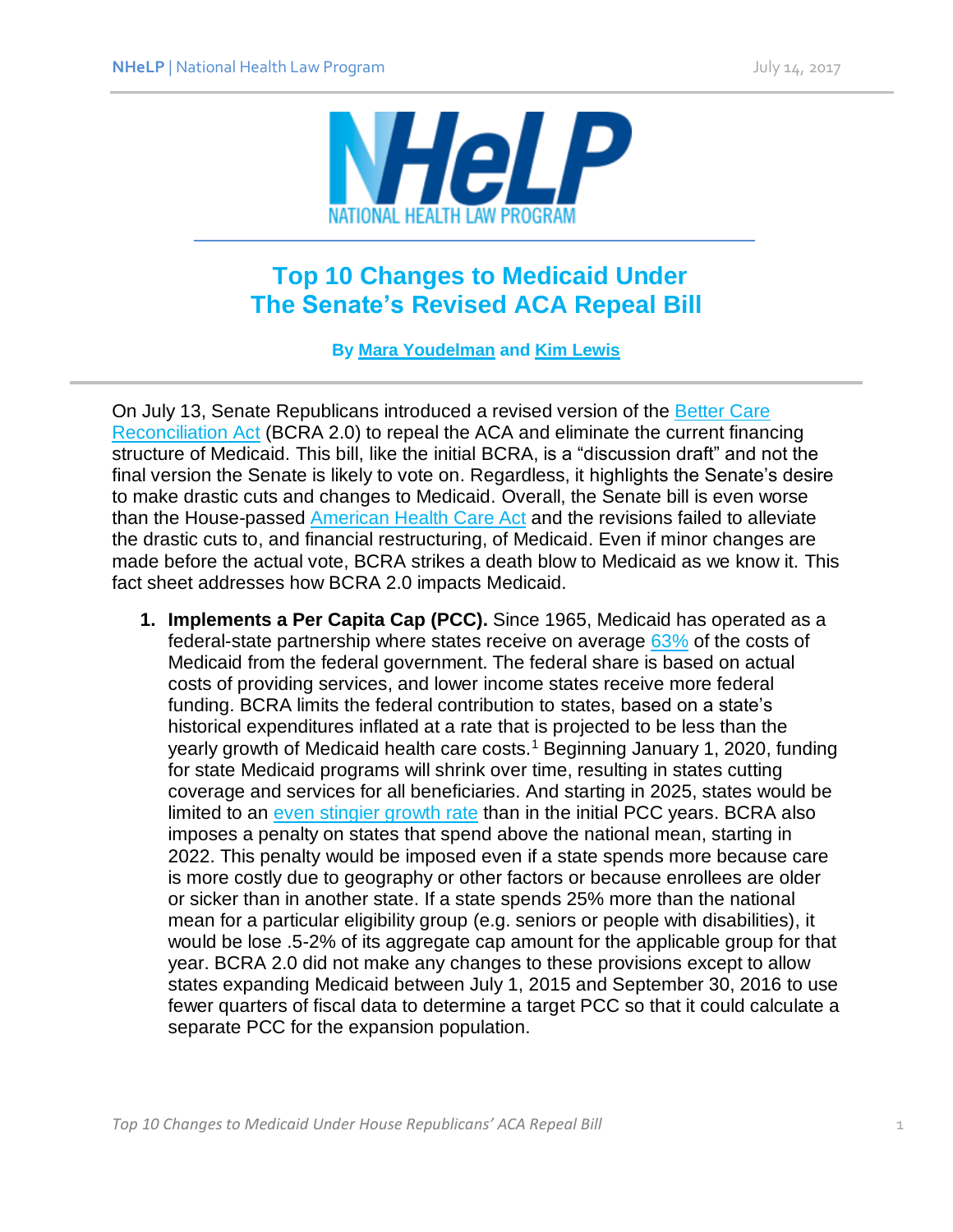- **2. Repeals Medicaid Expansion.** BCRA effectively repeals the Medicaid expansion on January 1, 2024. The Medicaid expansion enhanced match from the ACA remains at 90% through 2020 but then reduces 5% each year for 3 years (85% in 2021, 80% in 2022, and 75% in 2023). In 2024, a state would only receive its regular FMAP if it wanted to continue covering these enrollees. It also requires those in the Medicaid expansion population to submit eligibility renewal paperwork every six months just to stay on Medicaid, beginning October 1, 2017. If states that have not yet expanded want to expand, they would only get the state's "regular" FMAP even while other states that have expanded could get a higher match through 2023. BCRA 2.0 did not make any changes to these provisions.
- **3. Allows Work Requirements in Medicaid.** BCRA allows states to impose work requirements on people who are not disabled, elderly, or pregnant Medicaid enrollees. Currently, nearly 8 in 10 Medicaid enrollees are part of a working family. Another 14% of Medicaid enrollees are currently looking for work. Yet, BCRA would allow states to require work as a condition of eligibility, including enrollees who are caring for a parent or spouse and both parents in a two-parent household. Individuals receiving mental health or substance use disorder services who are eligible through Medicaid expansion (rather than a disability category) would be required to work as a condition of receiving treatment, which could undermine their progress and recovery. Medicaid coverage makes it easier to find and [sustain](http://medicaid.ohio.gov/portals/0/resources/reports/annual/group-viii-assessment.pdf) work and should not be denied to those who need care before being able to work. BCRA 2.0 did not make any changes to these provisions.
- **4. Allows States to Operate Medicaid as a Block Grant for Certain Populations.** In addition to requiring all states to operate within fixed caps, BCRA also gives states the option to operate their Medicaid program as a block grant for people who are not elderly, disabled, pregnant adults. BCRA 2.0 allows states to include Medicaid expansion enrollees in the block grant so a state could have a block grant for the following groups: (1) all non-elderly non-disabled adults including expansion adults; (2) only expansion adults; or (3) only nonelderly, non-disabled non-expansion adults. States would be locked in for a fiveyear period, and the growth rate would be lower than the initial per capita cap growth rate (although by 2025, both the PCC and block grant growth rates would
- **5. Repeals Mandatory Medicaid Coverage for Children ages 6-18**. The ACA requires states to provide Medicaid coverage to all children from birth to age 19 whose family incomes are under 133% of the Federal Poverty Level (FPL). Prior to the ACA, coverage for this group extended to only 100% FPL. BCRA lowers the eligibility level for children ages 6-19 from 133% FPL back to 100% FPL. This means that (in some states) children may lose their Medicaid and can only be

be the same).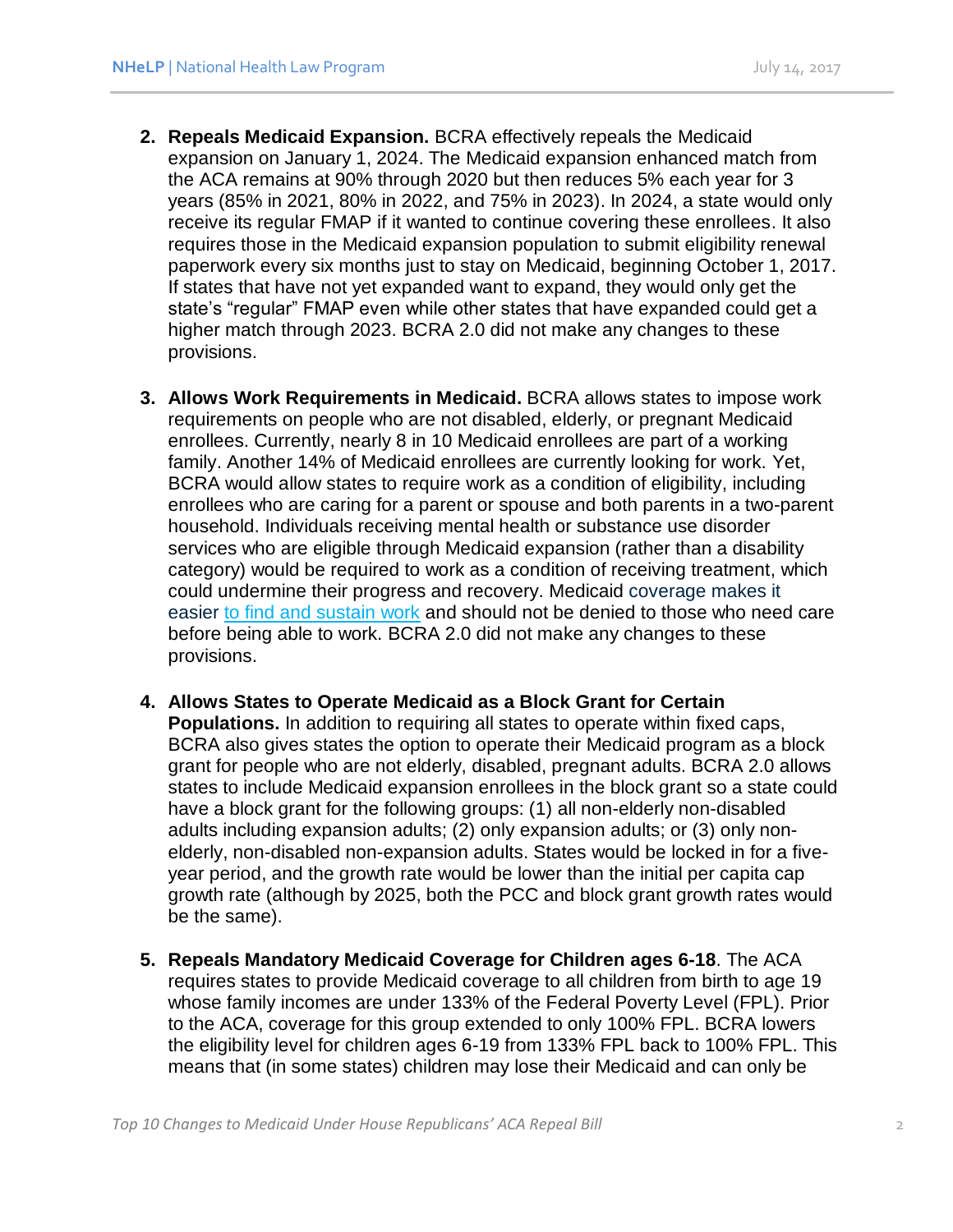enrolled in CHIP or be uninsured. These children may get fewer benefits at greater cost than on Medicaid and may not receive the services they need to correct or ameliorate their medical or mental health conditions. BCRA 2.0 did not make any changes to these provisions.

- **6. Repeals Presumptive Eligibility for the Medicaid Expansion Population and Hospital Presumptive Eligibility for Everyone**. In addition to repealing the Medicaid expansion, BCRA prevents states from using "presumptive eligibility" for Medicaid expansion adults after January 1, 2020. Further, BCRA repeals the ability of states to permit their hospitals to use presumptive eligibility for pregnant women, children, individuals with breast and cervical cancer, and for family planning services and supplies to obtain immediate Medicaid coverage when they end up in emergency rooms or hospitalized for treatment without insurance means they will end up with medical debt. BCRA 2.0 did not make any changes to these provisions.
- **7. Eliminates Retroactive Eligibility for Everyone Except Seniors and People with Disabilities.** Medicaid currently provides coverage up to three months before the month an individual applies for coverage. This "retroactive coverage" protects individuals from medical expenses they incurred before they apply for Medicaid. An individual may not be able to apply for Medicaid immediately due to hospitalization, a disability, or other circumstances. Retroactive coverage provides that critical coverage and ensures providers get reimbursed for their costs and that low-income individuals do not end up facing severe medical debt or bankruptcy due to these medical expenses. BCRA 2.0 restored retroactive eligibility for seniors and people with disabilities but continues to eliminate it for all other Medicaid enrollees starting October 1, 2017.
- **8. Repeals Essential Health Benefits (EHBs) for Medicaid Expansion Beneficiaries**. Under the ACA, states that expanded coverage to non-pregnant childless adults had to provide coverage in at least the 10 "essential health benefit" categories. BCRA repeals this requirement, effective December 31, 2019, resulting in beneficiaries losing services such as mental health and substance use disorder services and some no cost preventive health services. BCRA 2.0 did not make any changes to these provisions.
- **9. Repeals Enhanced Funding for States for Community First Choice (CFC) Attendant Supports.** Established under the ACA, the "Community First Choice Option" provides states enhanced federal funding for home and communitybased attendant services and supports to eligible Medicaid enrollees under their State Medicaid Plan. CFC services assist individuals with Activities of Daily Living (ADLs), habilitative services, and emergency back-up systems like electronic indicators. Some of these services complement the transition services. Effective January 1, 2020, BCRA repeals the 6% increase in funds established to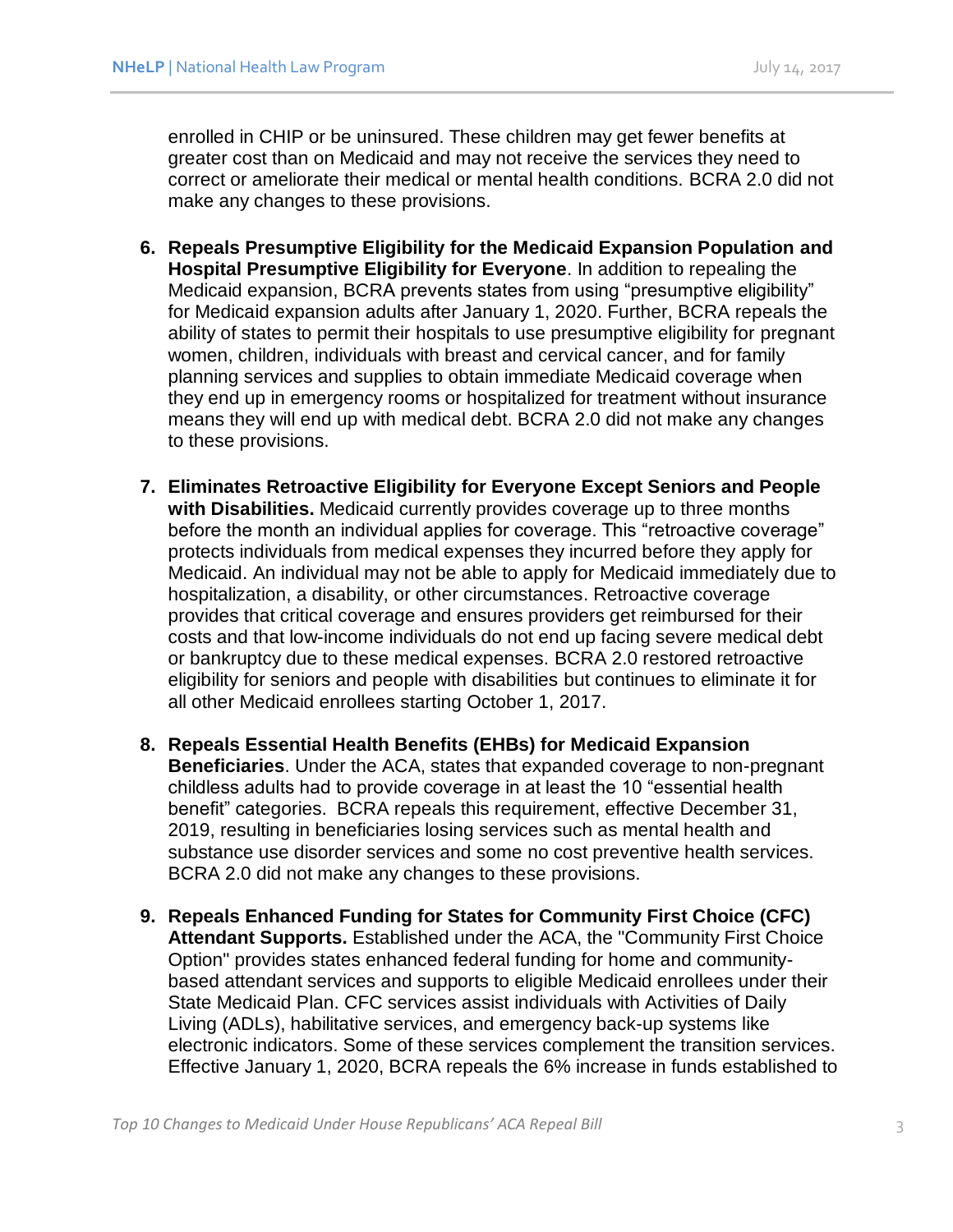cover these services, which CBO predicts will reduce federal supports to participating states by \$19 billion. BCRA 2.0 adds \$8 billion in funding to increase reimbursement for HCBS services, which amounts to only [roughly 4%](http://clpc.ucsf.edu/sites/clpc.ucsf.edu/files/reports/Impact%20of%20BCRA%20on%20HCBS%20spending%20updated%207-14-17_0.pdf) of the \$202 billion projected reduction in federal support for HCBS due to per capita caps.

**10.Reduces Provider Taxes and DSH Funding.** BCRA reduces states' ability to use provider taxes to help pay the state's share of Medicaid. Cutting or eliminating provider taxes is a substantial cost shift to states and threatens access to care for millions of Medicaid enrollees. It also undermines state flexibility to administer the Medicaid program without doing anything to achieve programmatic efficiencies or improve quality. Further, states that expanded Medicaid will face significant cuts to their Disproportionate Share Hospital (DSH) funding. The DSH cuts continue for expansion states even after Medicaid expansion ends. BCRA 2.0 provides a temporary bump in DSH allotments for some non-expansion states. The initial BCRA calculated the average ratio of DSH funding to Medicaid beneficiaries in each state. Non-expansion states with an allotment below that ratio would have their allotment temporarily increased up to the national average. BCRA 2.0 would calculate the ration of DSH funding to uninsured people, rather than to Medicaid beneficiaries. This would result in states such as Florida receiving higher DSH payments. And if a state drops the Medicaid expansion before January 1, 2021 the state would be considered a "non-expansion state" for the purposes of retaining their DSH allotment (exempting them from future cuts) and the bump. So this change provides an additional financial incentive to drop the expansion. Overall, coupling restrictions on provider taxes and lower DSH funds for non-expansion states with per capita caps, states will be severely squeezed in their ability to maintain eligibility, services, and provider rates.

Changing the financing of Medicaid from a guarantee (or "entitlement") to a per capita cap and these other changes to Medicaid threatens everyone -- enrollees who receive services, health care providers who provide care through Medicaid, families who live and work without the worry of providing expensive care to a child with a debilitating illness or an older adult who needs home care or nursing home care, and all communities which benefit from the jobs created and the federal dollars flowing into our state economies. These cuts create significant financial hardship for states and are devastating for low-income and vulnerable people everywhere. No one can afford these changes. BCRA 2.0 does nothing to address these concerns.

## **ENDNOTES**

 $\overline{a}$ 

<sup>&</sup>lt;sup>1</sup> CBO Cost Estimate at 11. BCRA's growth rate from the state's base year through 2019 is the medical component of the Consumer Price Index (CPI-M). For 2019-2025, the growth rate would be CPI-M plus 1% for elderly enrollees